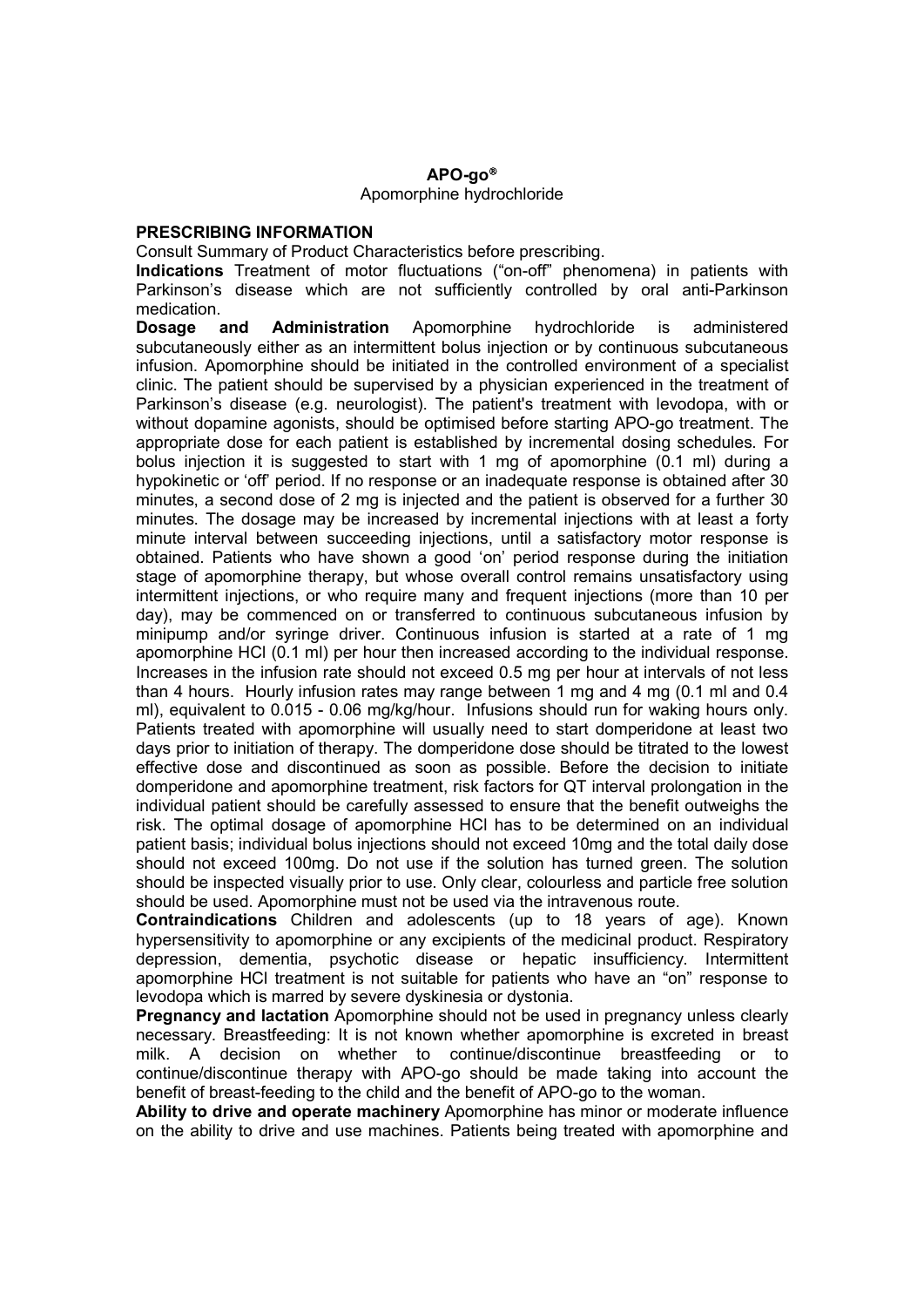presenting with somnolence and/or sudden sleep episodes must be informed to refrain from driving or engaging in activities (e.g. operating machines) where impaired alertness may put them or others at risk of serious injury or death until such recurrent episodes and somnolence have resolved.

Interactions Patients should be monitored during initiation with apomorphine therapy particularly when used with other medications that have a narrow therapeutic window. There is potential for interaction with neuroleptic and antihypertensive agents and cardiac active medicinal products. It is recommended to avoid the administration of apomorphine with other drugs known to prolong the QT interval.

**Precautions** Use with caution in patients with renal, pulmonary or cardiovascular disease, or who are prone to nausea or vomiting. Apomorphine may produce hypotension, exercise care in patients with cardiac disease or who are taking vasoactive drugs. Neuropsychiatric disturbances may be exacerbated by apomorphine. Apomorphine has been associated with somnolence and episodes of sudden sleep onset (see advice on driving above). Haematology tests should be undertaken at regular intervals as haemolytic anaemia and thrombocytopenia have been reported. Monitor patients for the development of impulse control disorders. Dose reduction/tapered discontinuation should be considered if such symptoms develop. Dopamine dysregulation Syndrome (DDS) is an addictive disorder resulting in excessive use of the product seen in some patients treated with apomorphine; patients and caregivers should be warned of the potential risk of developing DDS. Apomorphine may have the potential for QT prolongation, exercised caution when treating patients at risk for torsades de pointes arrhythmia. Risk factors for use with domperidone include serious underlying heart conditions such as congestive cardiac failure, severe hepatic impairment or significant electrolyte disturbance. An ECG should be performed prior to treatment with domperidone, during the treatment initiation phase and as clinically indicated thereafter to monitor prolongation of QT interval. Patients should report possible cardiac symptoms; palpitations, syncope, or near-syncope and clinical changes that could lead to hypokalaemia, e.g. gastroenteritis or initiation of diuretic therapy. At each medical visit, risk factors should be revisited. Apomorphine has been associated with local subcutaneous effects that can be sometimes reduced by rotation of injection sites in order to avoid nodularity and induration. Contains sodium metabisulphite which may rarely cause severe allergic reactions and bronchospasm.

Side Effects: Very common: Hallucinations and injection site reactions. Common: Neuropsychiatric disturbances, somnolence, transient sedation, dizziness, yawning, nausea and vomiting. Rarely, injection site necrosis and ulceration have been reported. Severe drug-induced dyskinesias during "on" periods may require discontinuation. Postural hypotension is usually transient and infrequent. Positive Coombs' tests, haemolytic anaemia and thrombocytopenia have been reported. Eosinophilia occurs rarely. Dopamine agonists, including apomorphine, may cause impulse control disorders such as pathological gambling, increased libido, hypersexuality, compulsive spending or buying, binge eating or compulsive eating. Rarely, allergic reactions (including anaphylaxis and bronchospasm) due to sodium metabisulphite. Symptoms of overdose like excessive emesis, respiratory depression, hypotension and bradycardia may be treated empirically.

Prescribers should consult the Summary of Product Characteristics in relation to other adverse reactions.

Presentation and Basic NHS Cost APO-go pens (disposable multiple dosage injector system) contain apomorphine hydrochloride 10mg/ml, as follows: 30mg in 3ml – basic NHS cost £123.91 per carton of 5 pens. APO-go Pre-filled syringes contain apomorphine hydrochloride 5mg/ml, as follows: 50mg in 10ml – basic NHS cost £73.11 per carton of 5